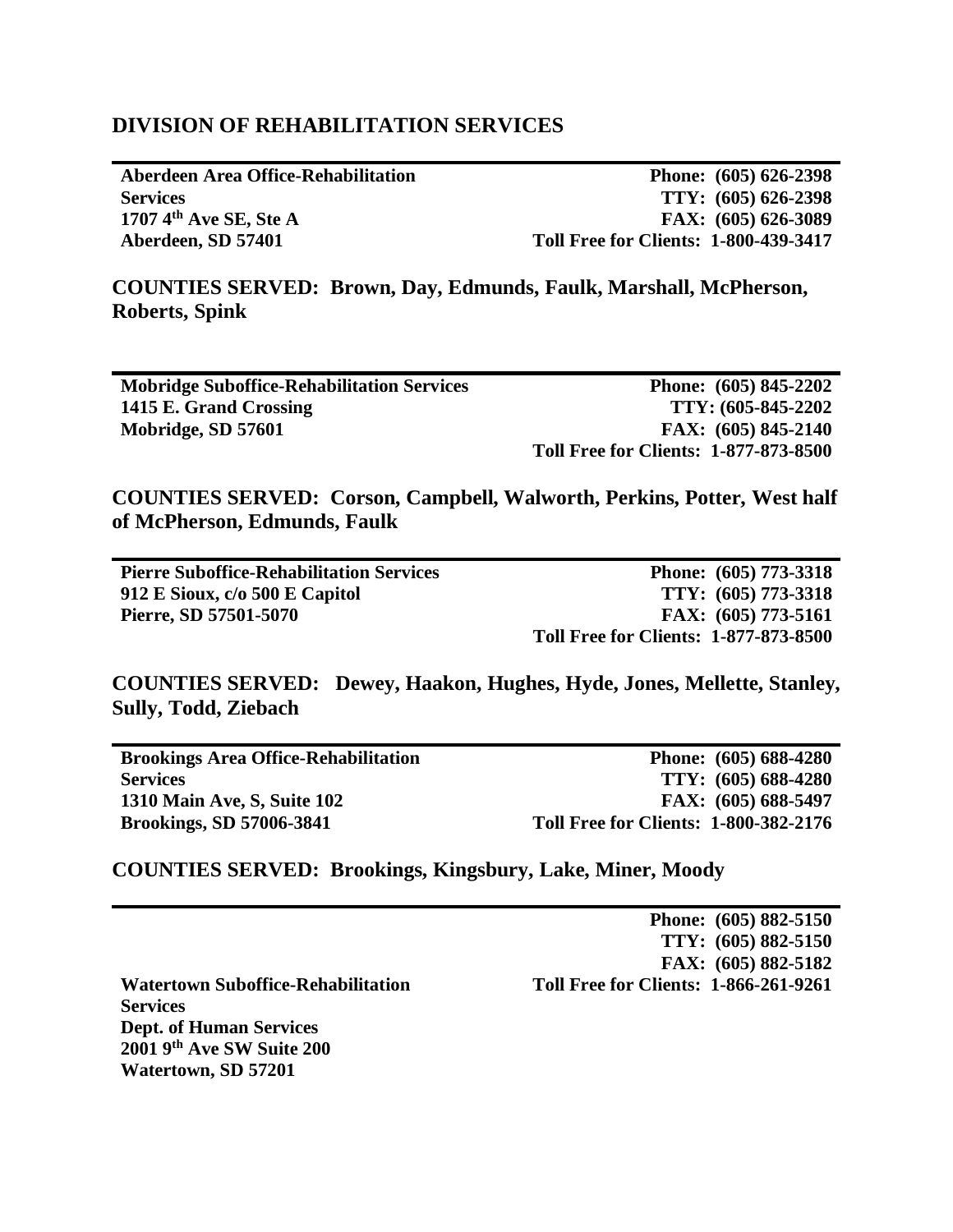## **COUNTIES SERVED: Codington, Clark, Deuel, Grant, Hamlin**

**Huron Suboffice-Rehabilitation Services 2361 Dakota Avenue South Huron, SD 57350**

**Phone: (605) 353-7130 TTY: (605-353-7130 FAX: (605) 353-7305 Toll Free for Clients: 1-800-382-2176**

**COUNTIES SERVED: Beadle, Hand**

|                                              | Phone: (605) 394-2261                        |
|----------------------------------------------|----------------------------------------------|
|                                              | TTY: (605) 394-2261                          |
| <b>Rapid City Area Office-Rehabilitation</b> | FAX: (605) 394-1659                          |
| <b>Services</b>                              | <b>Toll Free for Clients: 1-800-439-8861</b> |
| Time Square Plaza, 111-A New York St         |                                              |
| <b>Rapid City, SD 57701-1196</b>             |                                              |

**COUNTIES SERVED: Bennett, Custer, Fall River, Jackson, Eastern Meade, Pennington, Shannon**

| <b>Spearfish Suboffice-Rehabilitation Services</b> | Phone: $(605)$ 642-6815 |
|----------------------------------------------------|-------------------------|
| 1300 North Ave.                                    | $TTY: (605) 642-8468$   |
| Spearfish, SD 57783                                | FAX: $(605)$ 642-6907   |

#### **COUNTIES SERVED: Butte, Harding, Lawrence, Western Meade**

|                                               | Phone: (605) 367-5330                        |
|-----------------------------------------------|----------------------------------------------|
|                                               | $TTY: (605) 367-5330$                        |
| <b>Sioux Falls Area Office-Rehabilitation</b> | FAX: $(605)$ 367-5327                        |
| <b>Services</b>                               | <b>Toll Free for Clients: 1-800-265-9679</b> |
| Dept 21 $811 E 10th$ Street                   |                                              |
| <b>Sioux Falls, SD 57103-1650</b>             |                                              |

## **COUNTIES SERVED: Lincoln, McCook, Minnehaha, Turner, the city of Beresford**

| <b>Yankton Area Office-Rehabilitation</b> | Phone: (605) 668-3050                        |
|-------------------------------------------|----------------------------------------------|
| <b>Services</b>                           | $TTY: (605) 668-3050$                        |
| 3113 Spruce, Suite 128                    | FAX: $(605)$ 668-3058                        |
| Yankton, SD 57078                         | <b>Toll Free for Clients: 1-800-265-9677</b> |

**COUNTIES SERVED: Bon Homme, Charles Mix, Clay, Douglas, Hanson, Hutchinson, Lincoln (south of US Highway 18), Union, Yankton, the city of Irene**